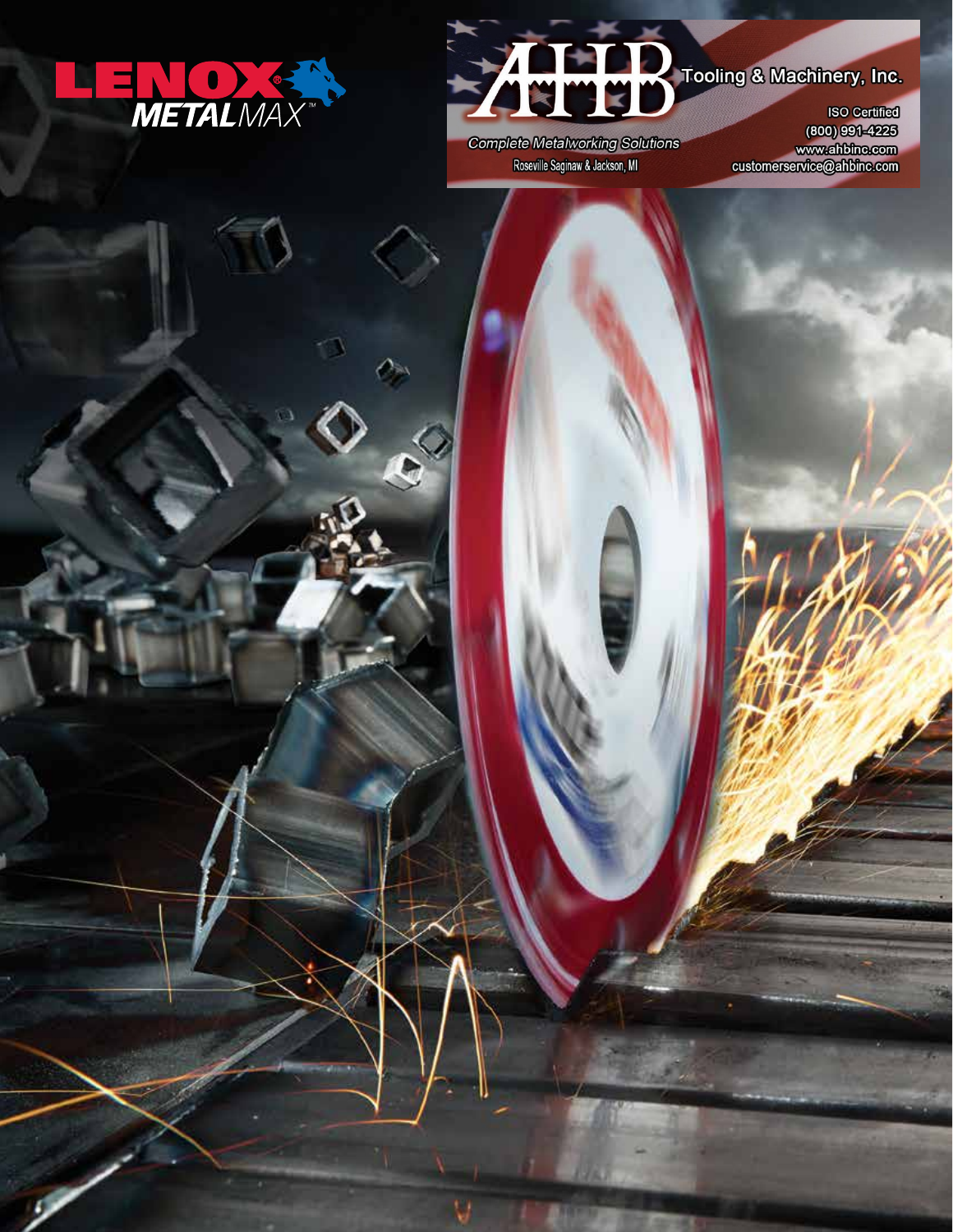

LENOX *METALMAX<sup>™</sup>* is a new alternative to abrasive cut-off wheels. Its breakthrough diamond technology delivers extreme durability to help you maximize work efficiencies and reduce costs in your metal cutting jobs.





**LENOX METALMAX delivers 1,000 or more cuts with** *no need for wheel changes. That is 30 times longer life than thin bonded cut-off wheels.*

> $^*$  Average performance for 4.5" wheel in 1" carbon steel square tube vs thin bonded abrasive cutoff wheels.



### *DIAMETER RETENTION*

Because LENOX *MetalMax* is made with diamonds, it doesn't get smaller. The cutting depth stays the same throughout its life, meaning better control, reach and precision.



#### *Safety*

LENOX *MetalMax* is made with a solid steel body that is stronger to greatly reduce the risk of breakage.

# *LESS DUST RESIDUE*

With LENOX *METALMAX* there is less odor and dust residue as the wheel does not wear down like bonded abrasives. Visible sparks originate only from the material being cut.

**BORDE DE DIAMANTE** 

TYPE LITTER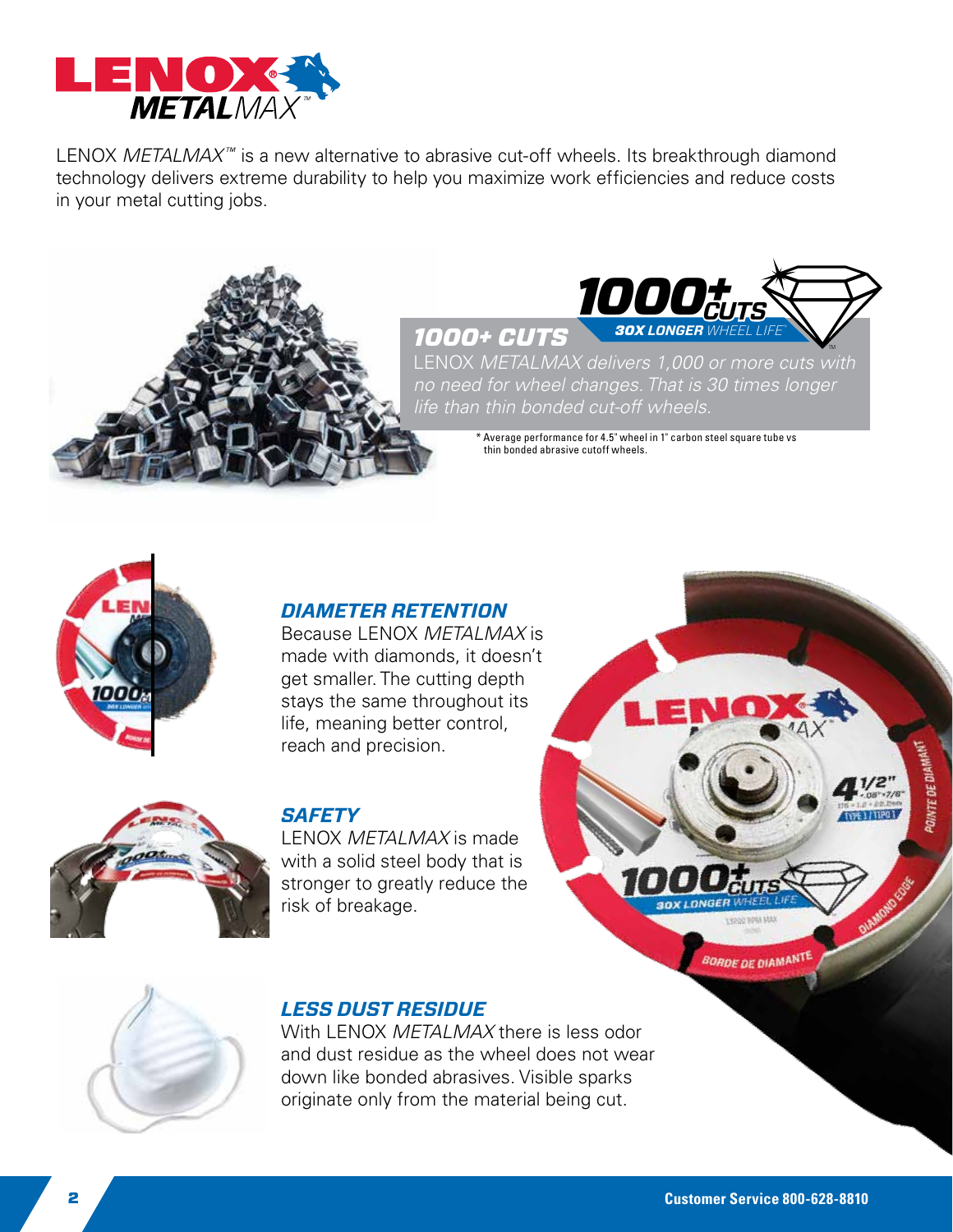

## *one wheel, multiple Materials*

LENOX *METALMAX<sup>™</sup>* is recommended for multiple types of metal including steel, sheet metal, stainless steel, rebar, cast iron, aluminum and non-ferrous metals.



When cutting aluminum, it is recommended to use LENOX *LUBE TUBE* (68020LNX) or some form of saw lubricant to avoid chip welding.



## *Power Tools and operating settings*

LENOX *METALMAX* is designed for use in the same power tools as bonded abrasive wheels, at the same RPMs and feed forces. No changes in operating settings are required. Use LENOX *METALMAX* as you would a bonded abrasive wheel.